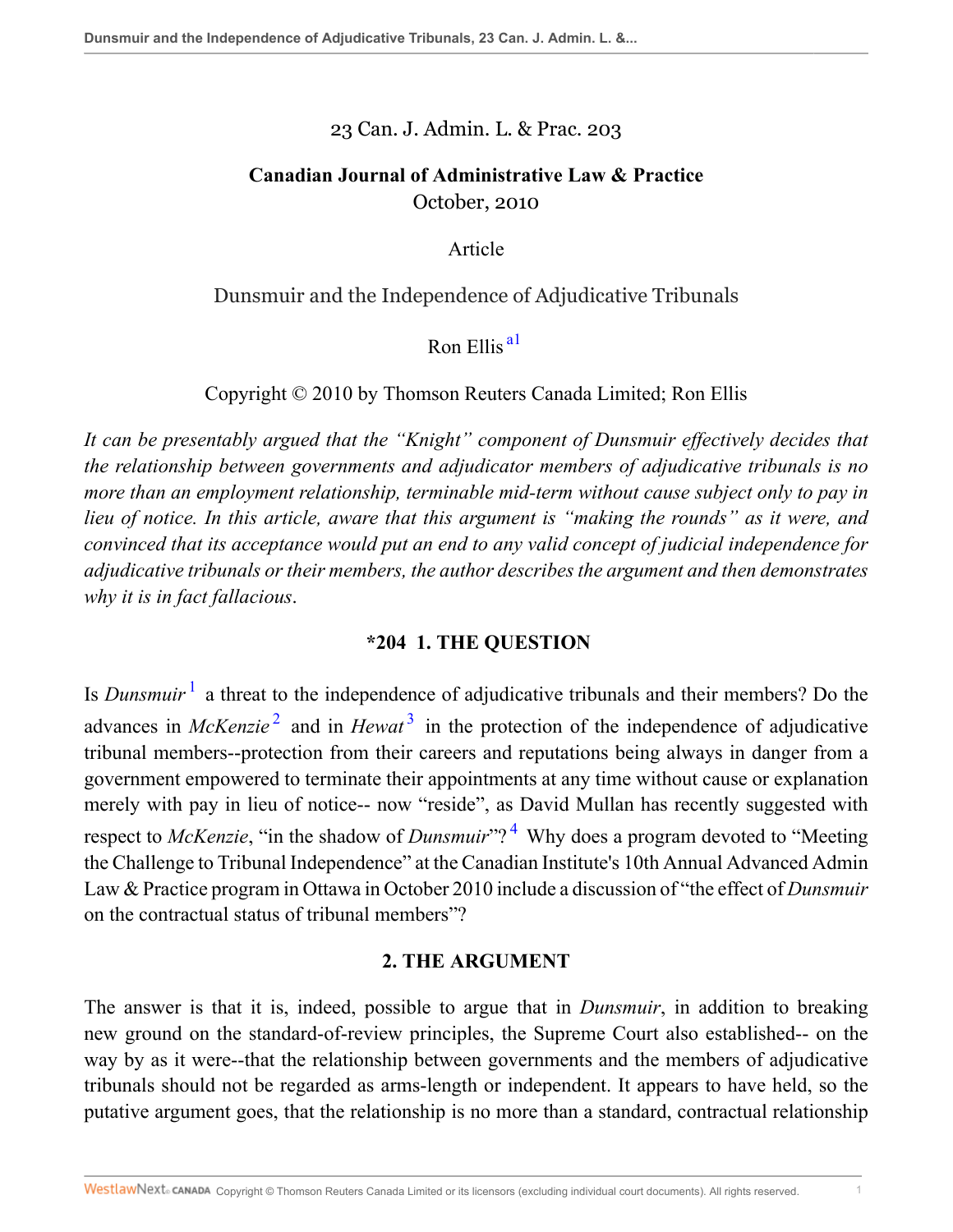between employer and employee-- a relationship that, as with any employment relationship, can be terminated at any time during the term of appointment without cause or explanation merely upon payment of compensation in lieu of notice.

It is an argument that must be examined with care for, if it were to prove correct, it would certainly mark the end in Canada of any viable concept of judicial independence for adjudicative tribunals and their members.

The question of the general nature of the relationship between governments and members of adjudicative tribunals was not, on its facts, at issue in *Dunsmuir*-- **\*205** Mr. Dunsmuir was not an adjudicator. However, that relationship became potential collateral damage when the Court seized the opportunity presented by the *Dunsmuir* facts to rationalize the law of procedural fairness as it applies generally to the dismissal of people appointed to "public" offices.

The *Dunsmuir* litigation arose from the dismissal from office of a court clerk appointed to his position by Order-in-Council on an at-pleasure basis, but who was also a legal officer appointed under the New Brunswick *Civil Service Act* and entitled to the protection of the contractual employment rights attaching to such officers. Mr. Dunsmuir had been dismissed without cause with four months' pay in lieu of notice. It was a dismissal that met the requirements of the *Civil Service Act*. He objected, however, that the dismissal procedure did not conform to the principles of the established common law of procedural fairness. He had been dismissed without being told the reasons for the dismissal or given an opportunity to respond to those reasons.

<span id="page-1-0"></span>The procedural fairness requirements of notice and some form of a hearing as a prerequisite for a valid dismissal of a public office holder had been authoritatively affirmed in 1990 in the Supreme Court's leading case in *Knight.* <sup>[5](#page-7-2)</sup> *Knight* involved the dismissal of a director of education by a board of education and the Supreme Court had held that, notwithstanding an employment contract that explicitly allowed for termination of the employment on notice, the director was entitled not to be dismissed without being given reasons and an opportunity to respond. The application of the principles of procedural fairness was said by the Court in that case to arise from the fact that the employer was a public body whose powers were derived from statute and must be exercised according to the rules of administrative law.

In *Dunsmuir*, the Supreme Court held that in cases where an office holder's relationship with a government is in fact contractual, it was time to forget *Knight*:

In our view, the distinction between office holder and contractual employee for the purposes of a public law duty of fairness is problematic and should be done away with. The distinction is difficult to apply in practice and does not correspond with the justifications for imposing public law procedural fairness requirements.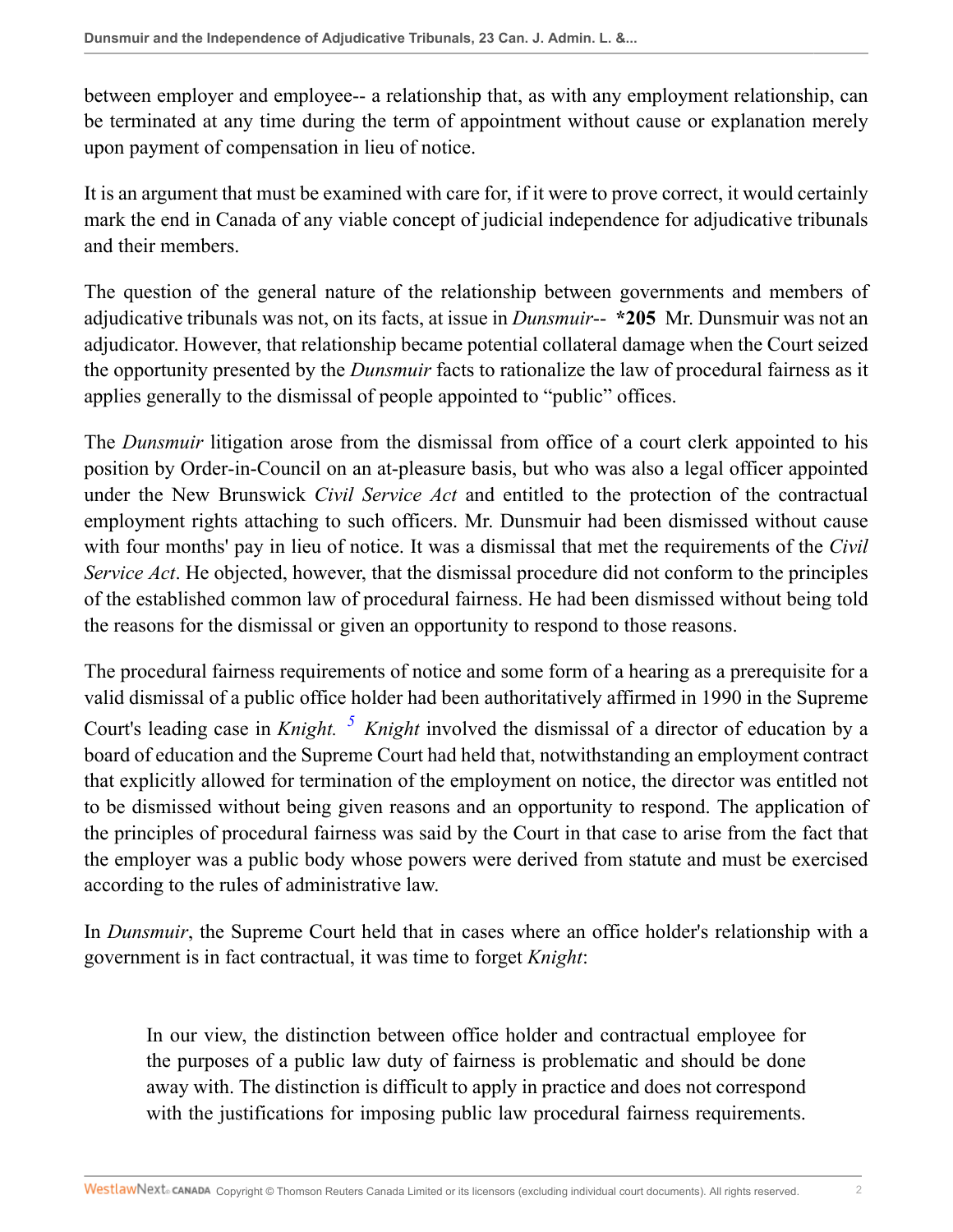<span id="page-2-0"></span>What is important in assessing the actions of a public employer in relation to its employees is the nature of the employment relationship. Where the relationship is contractual, it should be viewed as any other private law employment relationship regardless of an employee's status as an office holder.<sup>[6](#page-7-3)</sup>

<span id="page-2-2"></span><span id="page-2-1"></span>The change in direction evidenced in the latter passage did not by itself threaten the independence of adjudicative tribunals or their members. But the Court did not stop there. It went on to say that a dispute about the dismissal of a "public" employee should be "generally viewed" as a "typical employment law dispute"<sup>[7](#page-7-4)</sup>. Most worrying from the point of view of judicial independence for adjudicative tribunal members is the fact that for the latter conclusion the Court found support in **\*206** its 1999 decision in *Newfoundland v. Wells*. [8](#page-7-5) The reference to *Wells* is ostensibly of particular concern from a tribunal independence perspective because that is a decision in which the Court had characterized the relationship between the government of Newfoundland and a member of a tribunal as an employment relationship governed by the principles of contract.

In 1985, Andrew Wells had been appointed by order-in-council to be a member of the Public Utilities Board with the designation "Commissioner (Consumer Representative)". The appointment was to continue until Wells reached the age of 70, subject only to good behaviour. Four years later, the Newfoundland and Labrador Legislature repealed the legislation under which he had been appointed, replacing it with a new *Public Utility Act*. The new Act eliminated the position of Consumer Representative to which Mr. Wells had been appointed. Upon the proclamation of the new Act in 1989--six months before Well's pension would have vested and seven years before his appointment would have expired in the ordinary course--Wells was out of a job. He had not been removed from the job; the job had been removed from him.

Wells sued the government for damages for breach of its contractual obligations. Conceding an obligation in law to mitigate his damages, he limited his claim to two and a half years of compensation plus the pension benefits he would have earned had he remained in the position for that period of time. Both the Newfoundland and Labrador Court of Appeal and the Supreme Court allowed the claim and made the award of damages he had sought, holding that his relationship with the government was effectively based on a contract of employment.

With the *Dunsmuir* Court citing *Wells* as a principal support for the proposition that the relationships of all persons appointed to public office with the government should now be viewed generally as an employment relationship, it is no doubt inevitable that we will find the executive branch now citing *Dunsmuir* as authority for treating members of adjudicative tribunals generally as contract employees subject to dismissal at any time during their terms without cause or reasons, subject only to pay in lieu of notice.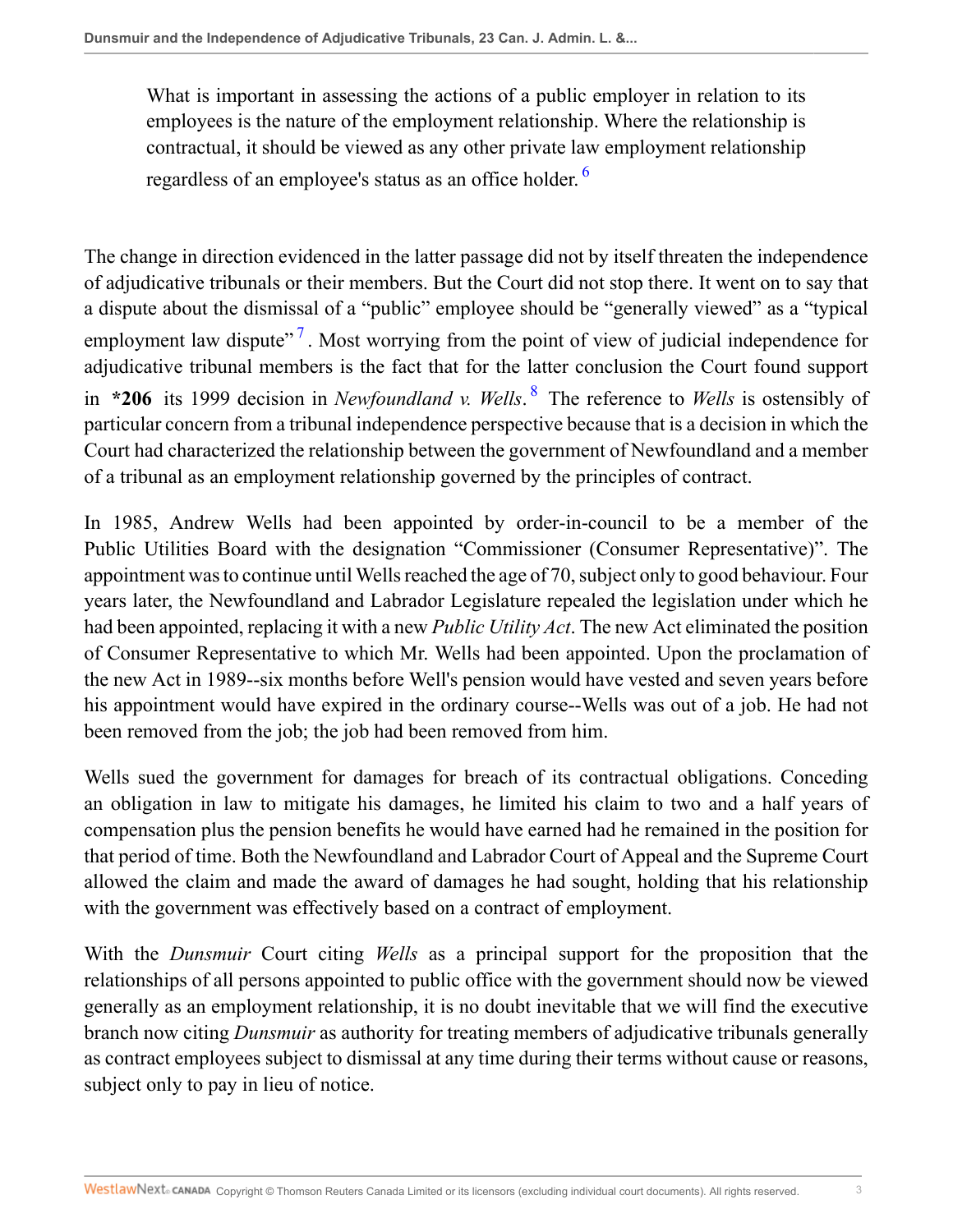And this view of the status of tribunal members will no doubt be said to be bolstered by the *Dunsmuir* Court's effort to identify the exceptions to this rule-exceptions that, it is possible to argue, do not include tribunal adjudicators. The Court identified two exceptions that it "can envision ... at present" and only the first of these can be arguably relevant to the status of administrative justice adjudicators:

<span id="page-3-0"></span>... The first [exception] occurs where a public employee is not, in fact, protected by a contract of employment. This will be the case with *judges, ministers of the Crown and others who "fulfill constitutionally defined state roles"* [here the Court cites "Wells, at para. 31"] .... [9](#page-7-6)

The wording of the exempted category of "judges, ministers of the Crown and others who fulfill constitutionally defined state roles" originated, as may be seen in the above quoted passage, in *Wells*, and if one looks at the *Wells* reference it seems even more readily argued that this excepted category of office was not intended to **\*207** include the office of tribunal member. *Wells* provided an explanation for the Court's exempting the judges and ministers of the Crown category of positions from the employment relationship analysis, and the explanation reads as follows:

The terms of [the] relationship [of judges, ministers of the Crown and others who fulfill constitutionally defined state roles] with the state are dictated by the terms and conventions of the Constitution. The offices held by these are an integral part of "the web of institutional relationships between the legislature, the executive and the judiciary which continue to form the backbone of our constitutional system": *[Cooper v. Canada \(Human Rights Commission\)](http://nextcanada.westlaw.com/Link/Document/FullText?findType=Y&serNum=1996447385&pubNum=5156&originatingDoc=I0020b944e33511df9b8c850332338889&refType=IC&originationContext=document&vr=3.0&rs=cblt1.0&transitionType=DocumentItem&contextData=(sc.Search))*, [1996] 3 S.C.R. 854, at para. 3. [10](#page-7-7)

The *Wells* Court's reference in this context to *Cooper's* "web of institutional relationships ... which continue to form the backbone of our constitutional system" seems, at first glance, to be especially ominous for the concept of adjudicative tribunal independence because there is no doubt that the Court in *Cooper* was of the view that tribunals were not part of that backbone. It was because they were not part of that backbone that the Supreme Court held in *Cooper* that tribunals did not have any implied jurisdiction to deal with *Charter* issues.

# <span id="page-3-1"></span>**3. THE DEFINITIVE RESPONSE**

All of the foregoing will be attractive to the executive branch since, on that view of *Dunsmuir*, all that would be left of the debate about independence for adjudicative tribunal members would be: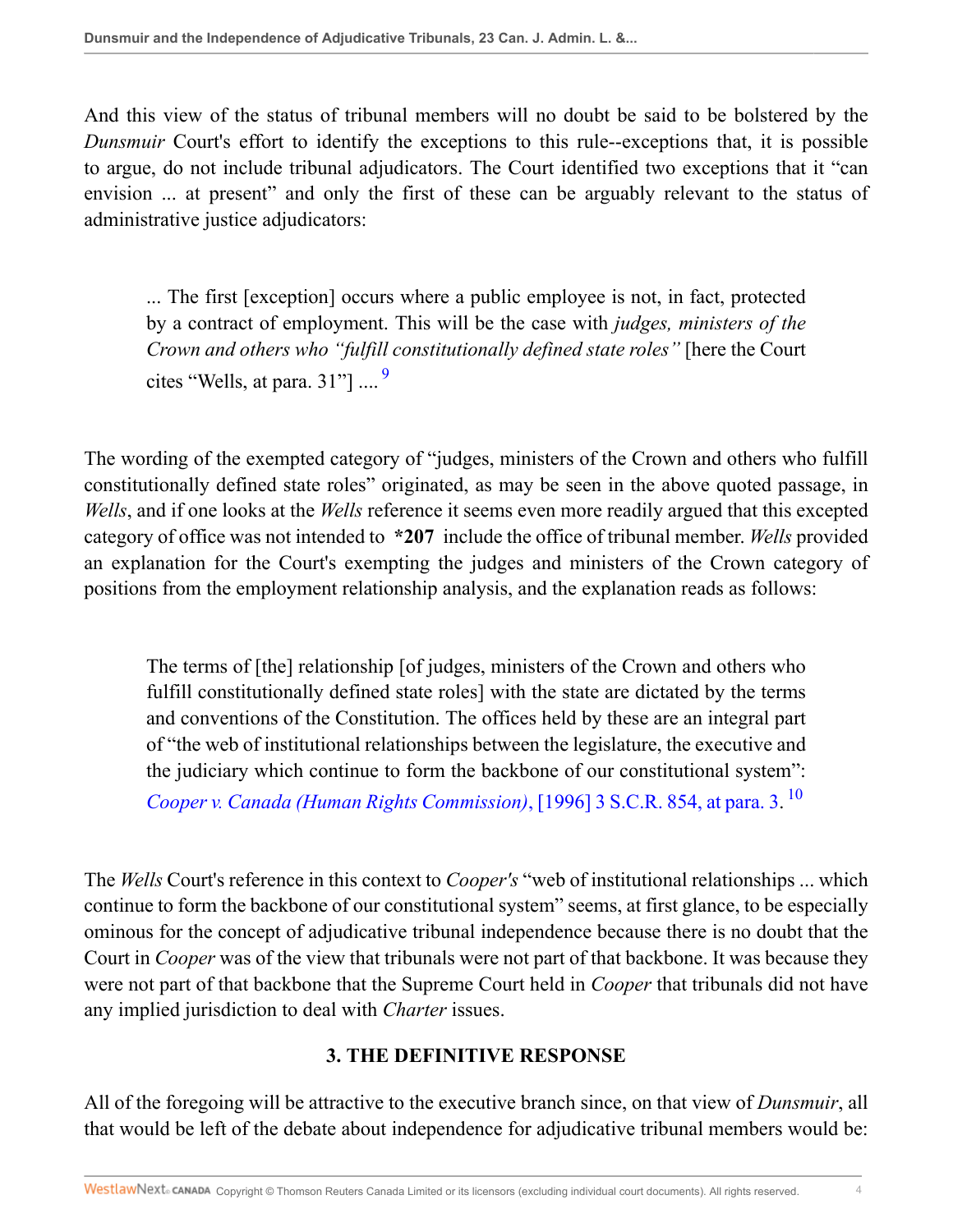what is the amount of notice that a dismissal will be seen to reasonably require? And what is the dismissed adjudicator's obligation to mitigate his or her damages? However, in point of fact, the argument is not sound. It is not congruent with our traditional theory of justice, and its doctrinal base does not survive close analysis.

<span id="page-4-0"></span>The issue of whether adjudicator members of adjudicative tribunals appointed to fixed terms can be dismissed in mid-term without cause, subject only to pay in lieu of notice, is not new. It was addressed directly in 1998 by the Ontario Court of Appeal in its often cited decision in *Hewat*. [11](#page-7-8)

In *Hewat*, the Ontario government's dismissal without cause of a number of vice-chairs of the Ontario Labour Relations Board in the midst of their fixed terms of appointment had been challenged by an application for judicial view. The Divisional Court had held for the applicants, ruling that the orders-in-council terminating their appointments were invalid and awarding compensation for the loss suffered by the unlawful termination.

However, the applicants were not satisfied with that result. They saw it as effectively confirming the government's right to terminate adjudicators subject only to compensation. They, therefore, appealed, arguing that, in granting relief, the Court "should not countenance the government's actions in treating [the members of the Labour Relations Board] as employees who can be dismissed with compensation". The appellants acknowledged that reinstatement was probably no longer a **\*208** practicable remedy: terms had expired, or were expiring, new people had been appointed and it was perhaps too much to expect the Court to unravel all those strings. However, the appellants asked the Court to establish a precedent that would, as the Court of Appeal described the submission, "stand as a signal that, if there is a reoccurrence, then the board member whose fixed term is interrupted can simply ignore the Order-in-Council, treating it as a nullity". And, if the Court could not "see fit to order reinstatement", then the appellants said that they would prefer a simple declaration of invalidity, without an order directing damages, leaving it to the parties to sort out the consequences of that order.

After reviewing the jurisprudence and literature concerning to the importance of the independence and impartiality of members of "quasi-judicial tribunals", including the jurisprudence respecting the *Valente* principles of independence, the Court of Appeal agreed with the appellants' submissions:

... [T]he Ontario Labour Relations Board in its quasi-judicial functions must of necessity maintain a public perception of independence from government if the public is to have any respect for its decisions ...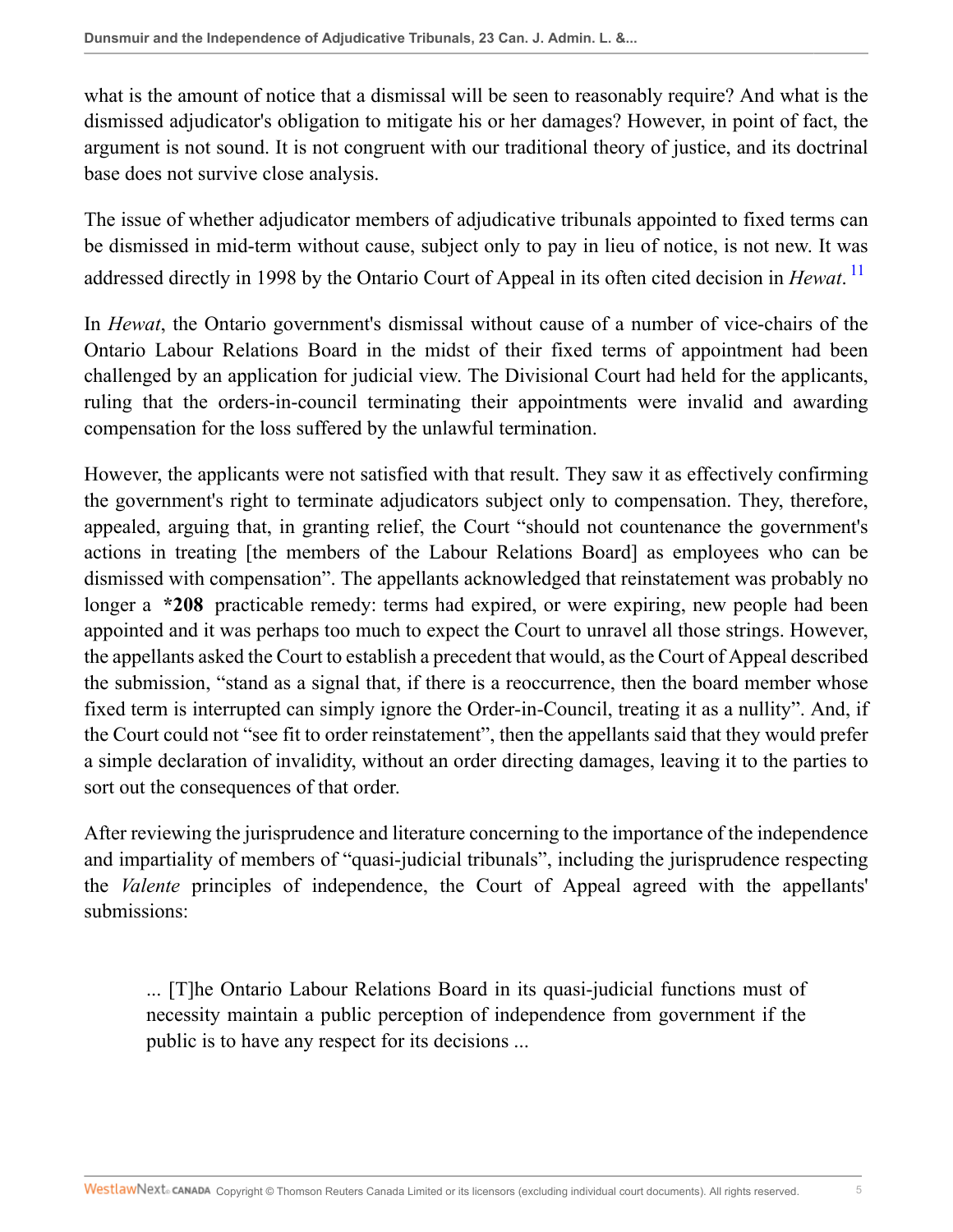<span id="page-5-0"></span>The image of independence is undermined when government commitments to fixed appointments are breached. The court should not, by its orders, encourage repetition of this conduct. Reinstatement at this stage, with one appointment expired, another about to expire, and the third position undoubtedly filled, is inappropriate. Therefore, it is my view that we should accede to the appellants' request that the sole order of this court be a declaration that the Order-in-Council dated October 2, 1996 was null and void at its inception. The consequences of that order can be left to the parties to resolve.<sup>[12](#page-7-9)</sup>

The point the appellants made in *Hewat* and which the Ontario Court of Appeal accepted is, I would argue, self-evidently correct. Unless we are to abandon any hope of the public perceiving adjudicative tribunals and their members as independent of government, the members cannot be seen to have the vulnerability to dismissal of a government employee. It is universally understood that employees are not in the least independent.

<span id="page-5-2"></span><span id="page-5-1"></span>Next question: Why does the employment relationship argument not hold in doctrinal terms? In the first place, *Cooper* has been overruled by *Martin* [13](#page-7-10) and *Paul*. [14](#page-7-11) In the latter two decisions, the Court disagreed with its own decision in *Cooper* and held that administrative justice tribunals *do* have an implied jurisdiction to deal with *Charter* challenges concerning the law they are mandated to apply. In *Paul*, the Supreme Court also specifically asserted that adjudicative tribunals are an integral part of the "judicial system" <sup>[15](#page-7-12)</sup> and most recently, in *Conway*, the Court has strongly affirmed the generic status of adjudicative tribunals as **\*209** "courts of competent jurisdiction" under section 24(1) of the *Charter*. [16](#page-7-13)

<span id="page-5-4"></span><span id="page-5-3"></span>It would seem, therefore, to follow that adjudicative tribunals *are* part of the backbone of our constitutional system and, therefore, *do* fall within the *Dunsmuir* category of offices that are exempted from the employer-employee relationship analysis.

However, the doctrinal argument against the proposition can also be made in more technical terms. In neither *Dunsmuir* nor *Wells* did the Court have reason to address the justice-system implications of characterizing the relationship of adjudicative tribunal members with governments as an employment relationship, and in neither of them did the Court in fact address those implications. And, of course, in neither were the issues argued.

As I have already noted, Mr. Dunsmuir was not an adjudicator, and Andrew Wells, while a member of a "tribunal"--in fact a Public Utility Board-- was not a member of an *adjudicative* tribunal and not a public office holder exercising a *judicial* function. He was a member of a regulatory agency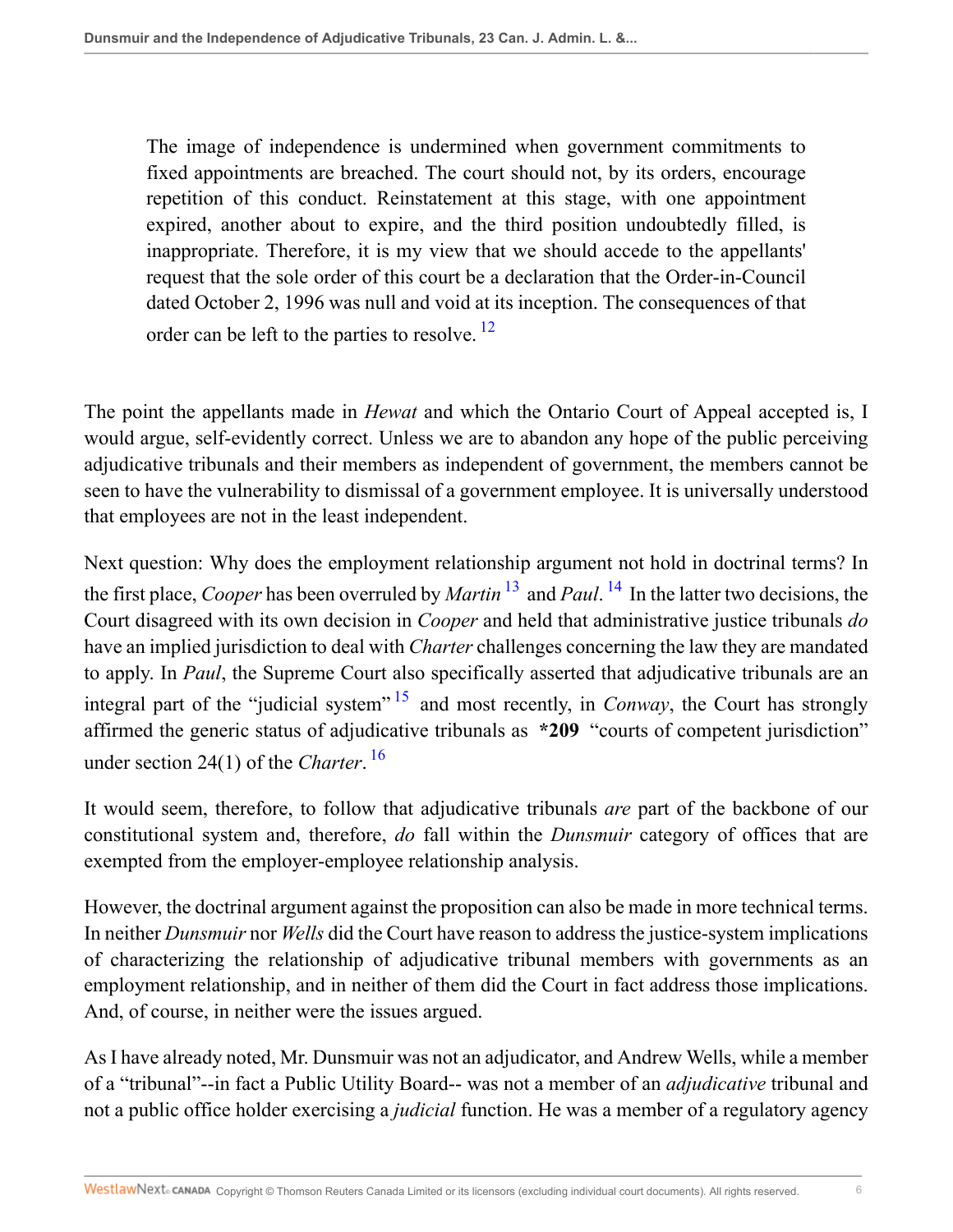whose rights-determining functions were quasi-judicial *administrative* functions. Moreover, Wells' loss of his job did not occur through his being arbitrarily dismissed mid-term without cause but through legislative elimination of the office to which he had been appointed. No one would argue that good-faith, legislative restructuring that eliminates an office would threaten the independence of that office; in point of fact, the only substantive issue in *Wells* was the nature of a government's liability when new legislation precludes it from performing its prior agreements.

<span id="page-6-3"></span>Moreover, if *Dunsmuir* were to be seen to have established that adjudicative tribunal members have a contractual employment relationship with the government, terminable, like all such relationships, at any time on reasonable notice, it would be a decision in direct conflict with the security of tenure aspects of the *Valente* principles of judicial independence as they have been held to apply to adjudicative tribunals. It would also conflict with its own decision in *Ell* [17](#page-7-14) that the protection of the unwritten constitutional principle of judicial independence identified in *PEI Reference* [18](#page-7-15) (including that principle's requirement of security of tenure) extends to "office holders" exercising judicial functions--perhaps not to all such office holders, but, presumably, to most.

<span id="page-6-4"></span>Neither *Valente* nor *Ell* are mentioned in *Dunsmuir*, nor in *Wells*, and, with respect, it is really inconceivable that in a case in which, on the facts, the issue of the application of the security of tenure principles of judicial independence to members of adjudicative tribunals did not arise and was not argued, the Court could have intended to overrule the security of tenure principles without reference to the latter leading decisions. Neither could the Court in considering that issue have failed to consider the Ontario Court of Appeal's decision in *Hewat* or the constitutional decision of the B.C. Supreme Court in *McKenzie (supra)* in which the *PEI* **\*210** *Reference* constitutional principle of judicial independence, including security of tenure, was held to apply to members of an adjudicative tribunal.

In short, the proposition that *Dunsmuir* may be taken as having categorized the relationship of adjudicative tribunal members with their governments as a dependent, contract-based, employment relationship may be technically plausible but closer inspection proves it to be, with respect, entirely fallacious.

#### Footnotes

- <span id="page-6-0"></span>[a1](#page-0-0) S. Ronald Ellis, Q.C., PhD (law), administrative justice lawyer and Osgoode Hall Law School adjunct professor.
- <span id="page-6-1"></span>[1](#page-0-1) *Dunsmuir v. New Brunswick* [\(2008\), 2008 CarswellNB 124, 2008 CarswellNB 125, \[2008\] 1 S.C.R. 190 \(S.C.C.\)](http://nextcanada.westlaw.com/Link/Document/FullText?findType=Y&serNum=2015426704&pubNum=5474&originatingDoc=I0020b944e33511df9b8c850332338889&refType=IC&originationContext=document&vr=3.0&rs=cblt1.0&transitionType=DocumentItem&contextData=(sc.Search)).
- <span id="page-6-2"></span> $\mathcal{D}$ *[McKenzie v. British Columbia \(Ministry of Public Safety & Solicitor General\)](http://nextcanada.westlaw.com/Link/Document/FullText?findType=Y&serNum=2010303189&pubNum=6459&originatingDoc=I0020b944e33511df9b8c850332338889&refType=IC&originationContext=document&vr=3.0&rs=cblt1.0&transitionType=DocumentItem&contextData=(sc.Search))* (2006), 2006 BCSC 1372, 2006 CarswellBC 2262, [\[2006\] 12 W.W.R. 404, 145 C.R.R. \(2d\) 192, 272 D.L.R. \(4th\) 455, 52 C.C.E.L. \(3d\) 191, 61 B.C.L.R. \(4th\) 57 \(B.C. S.C.\)](http://nextcanada.westlaw.com/Link/Document/FullText?findType=Y&serNum=2010303189&pubNum=6459&originatingDoc=I0020b944e33511df9b8c850332338889&refType=IC&originationContext=document&vr=3.0&rs=cblt1.0&transitionType=DocumentItem&contextData=(sc.Search)) [hereinafter "*McKenzie*"]. In *McKenzie*, the B.C. government, relying on what it claimed to be a statutory power to dismiss tribunal adjudicators mid-term without cause merely upon payment of one year's compensation (effectively, an "employer's" power to terminate of the kind referred to in *Dunsmuir*), terminated the appointment of a respected, senior tribunal adjudicator with an unblemished service record and about whom the government acknowledged it had no performance concerns. The Court, after noting that it was "more